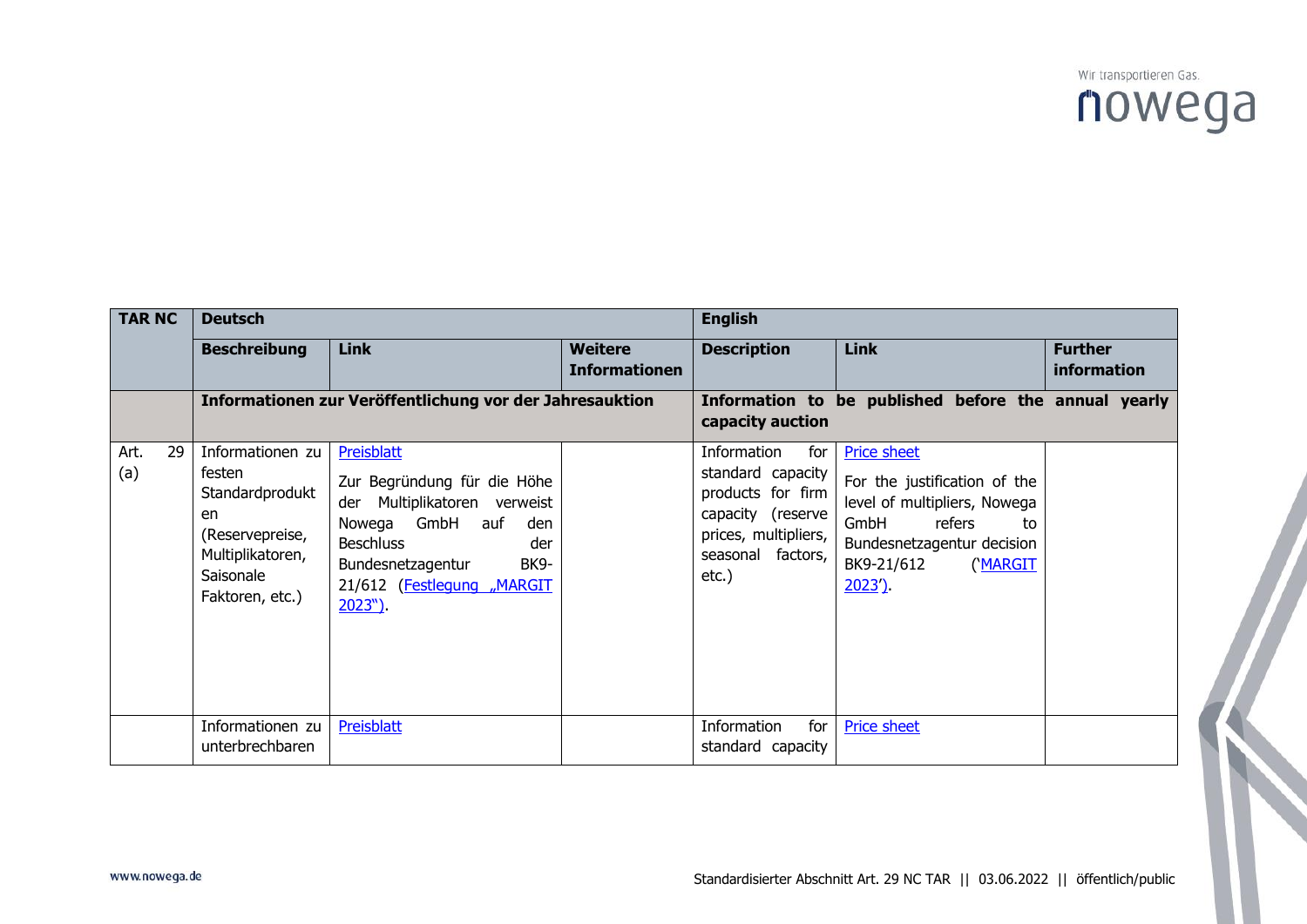| Art. | 29 | Standardprodukt  | Die Bundesnetzagentur hat in    | products          | attachment I<br>of<br>for $ $ In | 2/3 |
|------|----|------------------|---------------------------------|-------------------|----------------------------------|-----|
| (b)  |    | en               | Anlage I ihres Beschlusses BK9- | interruptible     | Bundesnetzagentur                |     |
|      |    | (Reservepreise   | 21/612 (Festlegung "MARGIT      | capacity (reserve | Decision<br>BK9-21/612           |     |
|      |    | und<br>eine      | 2023") die Höhe des an den      | prices and<br>an  | ('MARGIT 2023') the Federal      |     |
|      |    | Bewertung<br>der | Kopplungspunkten                | assessment of the | Network<br>Agency<br>has         |     |
|      |    | Wahrscheinlichke | anzuwendenden Abschlags für     | probability<br>of | specified the level of the       |     |
|      |    | it<br>einer      | unterbrechbare<br>Kapazität     | interruption)     | discounts for interruptible      |     |
|      |    | Unterbrechung)   | festgelegt. Die Methodik zur    |                   | capacity at interconnection      |     |
|      |    |                  | Berechnung dieser Abschläge     |                   | points. The methodology to       |     |
|      |    |                  | wird in Abschnitt 6<br>der      |                   | calculate these discounts is     |     |
|      |    |                  | Festlegung "MARGIT<br>2023      |                   | described in section 6 of the    |     |
|      |    |                  | beschrieben.                    |                   | decision of 'MARGIT 2023'.       |     |
|      |    |                  |                                 |                   |                                  |     |
|      |    |                  | Die Methodik zur Berechnung     |                   | <b>The</b><br>methodology<br>to  |     |
|      |    |                  | des<br>Abschlags<br>für         |                   | calculate discounts<br>for       |     |
|      |    |                  | unterbrechbare Kapazität an     |                   | interruptible capacity<br>at     |     |
|      |    |                  | anderen als Kopplungspunkten,   |                   | other than interconnections      |     |
|      |    |                  | unter<br>anderem                |                   | points, inter alia storage       |     |
|      |    |                  | Speicherpunkten,<br>hat<br>die  |                   | points, is specified<br>in       |     |
|      |    |                  | Bundesnetzagentur<br>im         |                   | Bundesnetzagentur decision       |     |
|      |    |                  | <b>Beschluss</b><br>BK9-20/608  |                   | BK9-20/608 ('BEATE 2.0',         |     |
|      |    |                  | (Festlegung "BEATE 2.0",        |                   | section II.3.2). Hereby, the     |     |
|      |    |                  | Abschnitt 3.2) vom 16.10.2020   |                   | probability of interruption is   |     |
|      |    |                  | festgelegt. Hierbei wird die    |                   | derived from the data of the     |     |
|      |    |                  | Unterbrechungswahrscheinlich    |                   | last three gas years of the      |     |
|      |    |                  | keit aus den Daten der letzten  |                   | respective entry or exit point   |     |
|      |    |                  | drei Gaswirtschaftsjahre des    |                   | and is calculated as the ratio   |     |
|      |    |                  | jeweiligen<br>Ein-<br>bzw.      |                   | between the sum of               |     |
|      |    |                  | Ausspeisepunktes<br>abgeleitet  |                   | interrupted capacity booked      |     |
|      |    |                  | berechnet<br>als<br>das<br>und  |                   | on an interruptible basis on     |     |
|      |    |                  | Verhältnis der Summe der je     |                   | each day to the sum of           |     |
|      |    |                  | Tag maximal unterbrochenen      |                   | interruptible<br>capacity        |     |
|      |    |                  | unterbrechbaren Kapazität zur   |                   | marketed on these days.          |     |
|      |    |                  | Summe der an diesen Tagen       |                   | The<br>probability<br>of         |     |
|      |    |                  | vermarkteten unterbrechbaren    |                   | interruption is rounded up       |     |
|      |    |                  | Kapazität.<br>Die               |                   | to full percentage and           |     |
|      |    |                  | Unterbrechungswahrscheinlich    |                   | increased by a safety            |     |